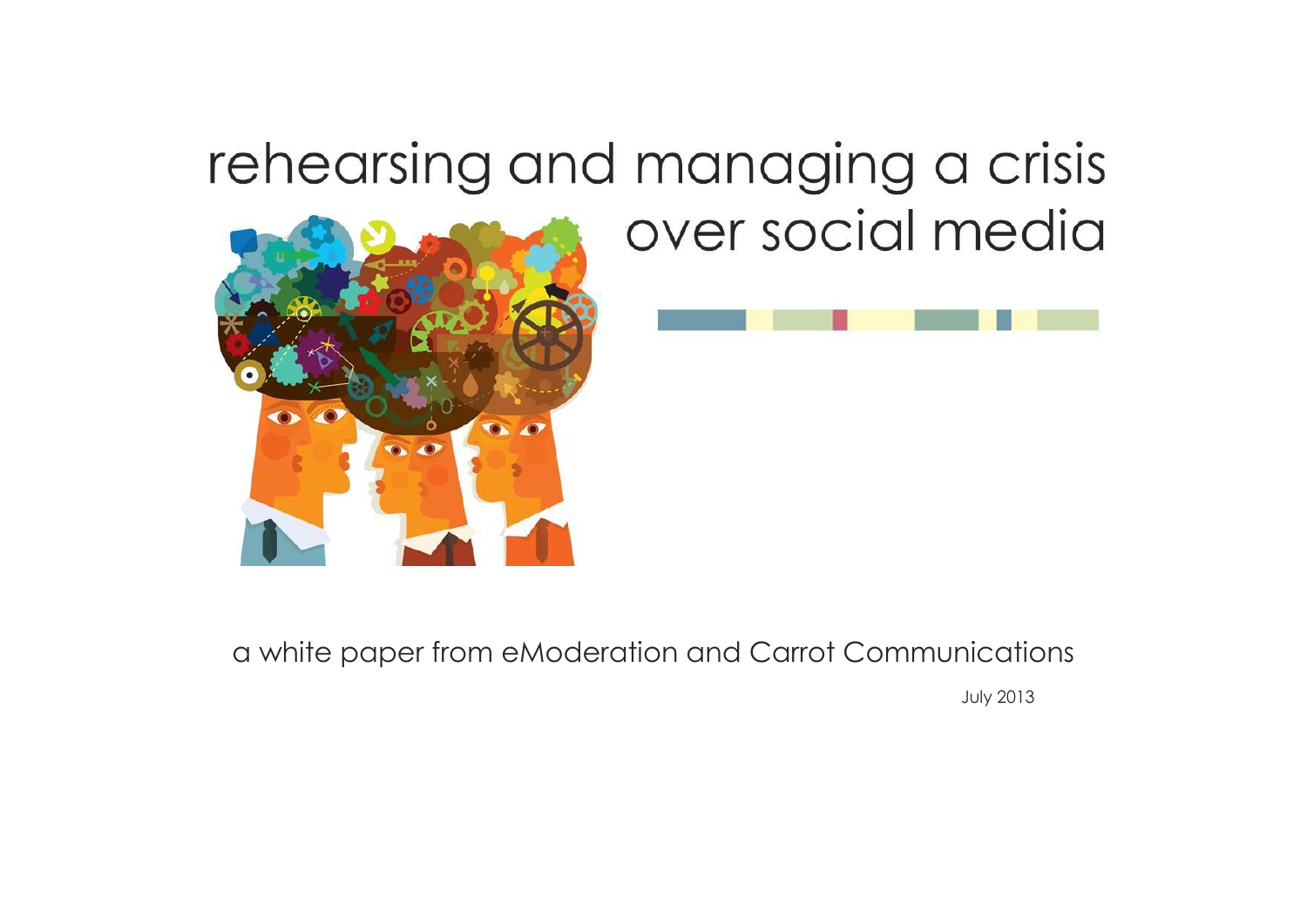## **Introduction**

The first time most brands get to learn the best (and worst) ways to manage a social media crisis is when it happens for real. All the scenario planning, team structures and crisis management plans in the world can't prepare you for the sheer volume of people you have to deal with, or the exhaustion of a team that's been dealing with an angry mob all day, or how that team will react under extreme pressure.

In times of crisis, we turn back to what we know. Armed forces and emergency services men and women know this: in the most extreme situations, your responses to a crisis will be dictated by what you've learned to do automatically, through endless drill, rehearsal, preparation and discipline.

When a crisis breaks, it doesn't break over a single channel. It breaks on news sites, Twitter, Facebook, Instagram, blogs, forums, TV and YouTube. The first reporters to any crisis scene are citizens armed with smartphones and a Twitter account. The first pictures to emerge of the devastating tornadoes in Oklahoma were taken from mobile phones. The news of the Hudson River emergency air

landing was broken to the world by a cameraphone picture on Twitter, which was flashed round the world's media in seconds.

We can no longer manage how an issues breaks. It is no more possible to control the message that spreads through social networks than it is to control the medium over which it travels.

What we can do, is control how we respond. And we can practise that response using simulation technology, so that when a real crisis breaks we are rehearsed, drilled, prepared, and have the team discipline to deal with it effectively.

eModeration and Carrot Communications have combined social media, PR and reputation management expertise to produce this paper to help you prepare for a social media crisis, learn how and why to rehearse, and examine the practicalities of managing a crisis breaking on social media.



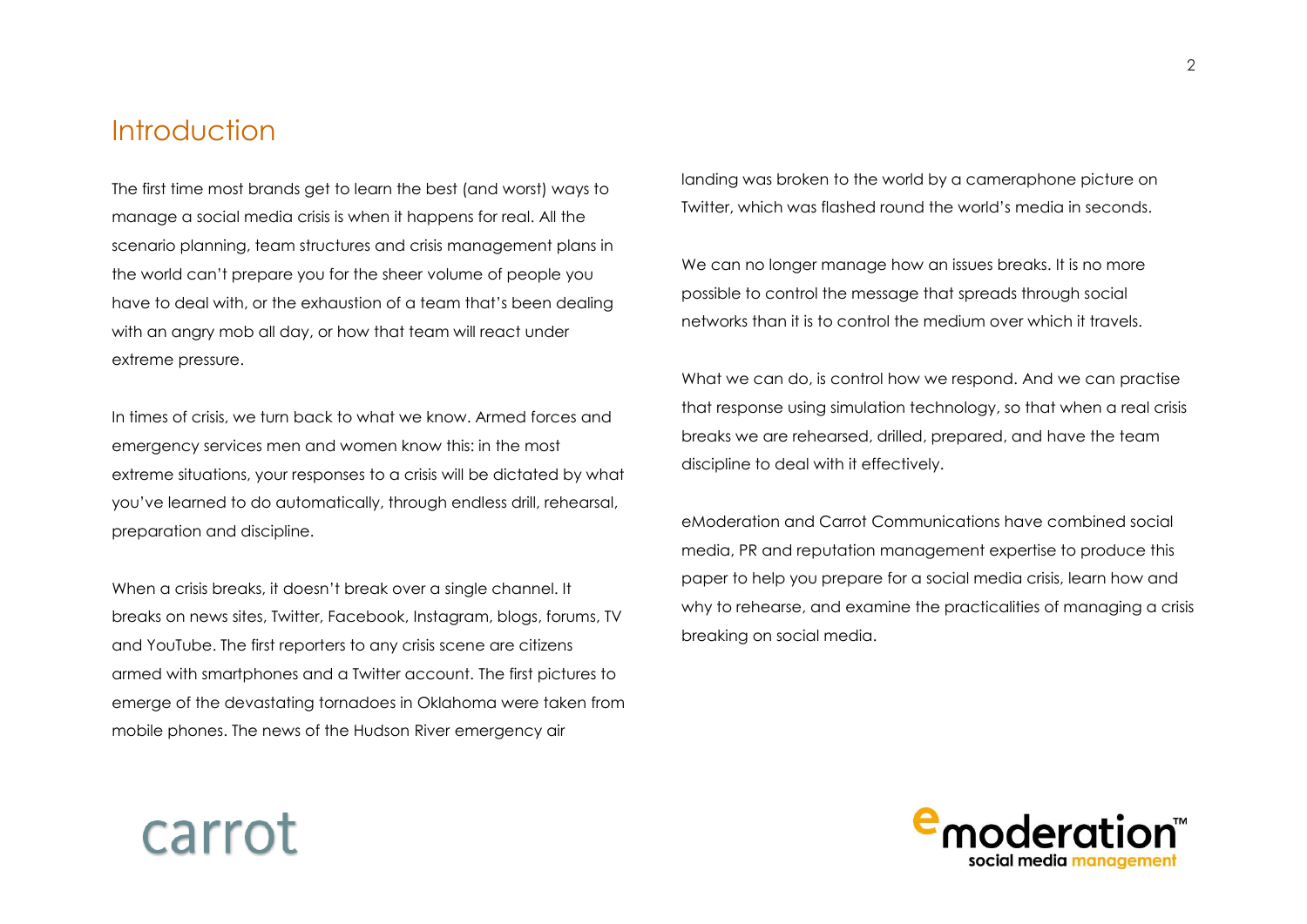# Why rehearse a social media crisis?

**Rehearsing a crisis will give your team confidence to handle a difficult situation** and highlight any gaps in policy, process or team management. If you can rehearse a crisis, you can experiment a bit with how to handle it. You can make mistakes in a controlled environment, rather than with the world watching, and you can try different tones of voice to diffuse tension.

You could even test the likely reaction of the crowd to a new product. If you're releasing an ad campaign that could court controversy, simulating the public response on social media will help you formulate your position and response ahead of the campaign breaking.

Practice gives you the confidence to know that, when you're facing the real thing, your teams will know what to do. In a live situation, you don't have time to get every Tweet checked by a lawyer. So it's incredibly important that your social media team or agency is empowered to respond in a way that fits the culture and ethos of the brand, and in a way that isn't just replicating a corporate message on a social channel.

carrot

#### *The science of rehearsing*

There are six factors that come into play during a crisis – things that really define how a team feels about the crisis, and how they respond under pressure. We call these the 'hot seat' factors:

- 1. *Speed of response*. In a crisis you have to think quickly, and act quickly
- 2. *Visibility*. The age of being able to hide behind a corporate press statement in response to a crisis is, effectively, gone. The statement plays its part, of course, but a more human and transparent response will come on Facebook, Twitter, blogs and forums. These are highly visible channels, and the effectiveness of a response is judged on them.
- 3. *Unpredictability*. It was hard enough for marketing teams dealing with the press through a crisis, but now we deal directly with the public through social media channels. And members of the public won't have an objective view; each will bring a personal agenda and emotion to the issue.
- 4. *Lack of control*. It is no more possible to control conversations on social media than it is to control conversations in the home. Corporate control has no place on social pages that are, often, deeply personal.

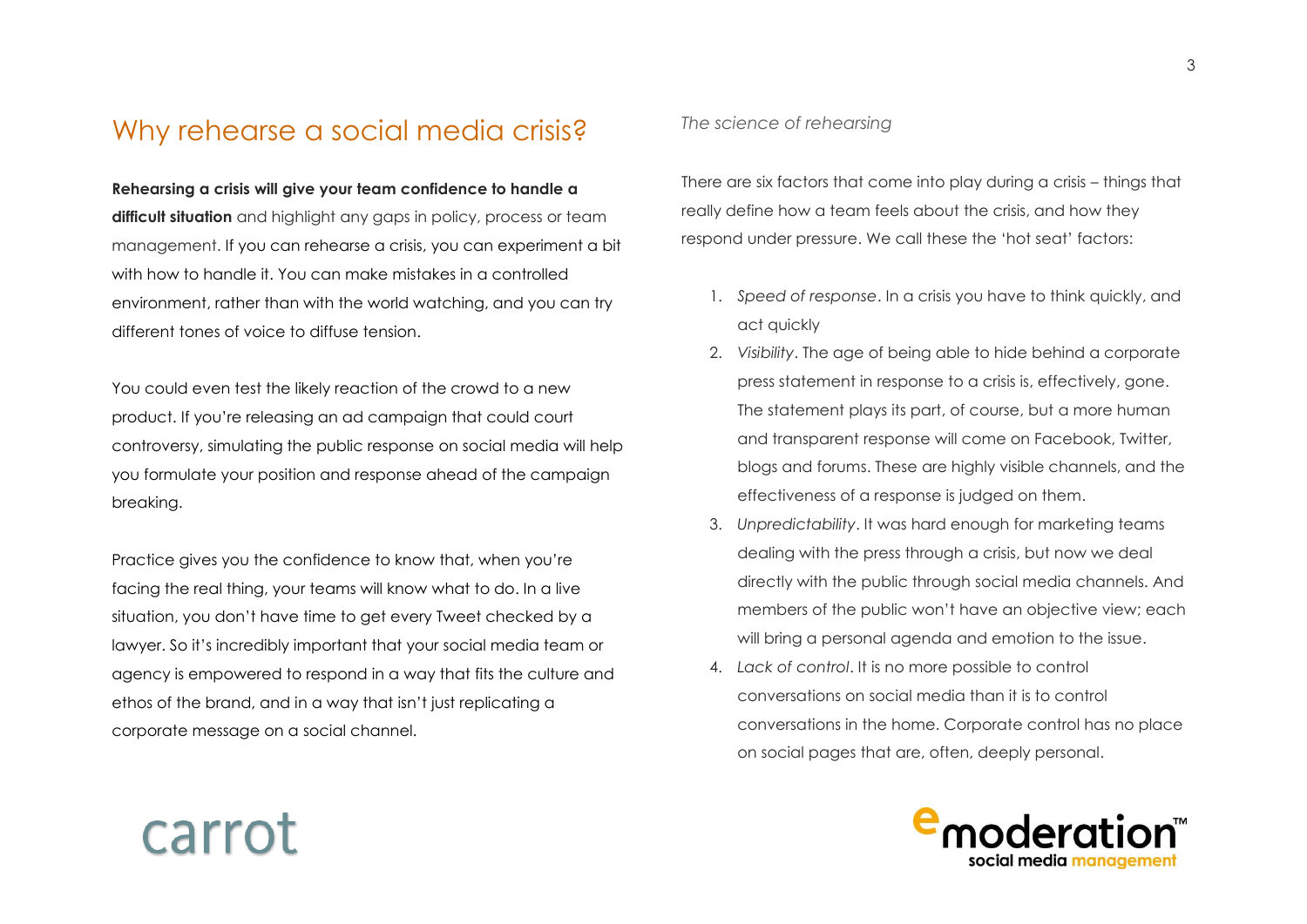- 5. *This is a new industry*. That means every action by a company managing a crisis is being watched, scrutinised and analysed. Your peers are learning from your handling of an issue, good and bad.
- 6. *The boomerang effect*. Whatever you do in a crisis could come back to bite you. The temptation is to retreat to a safe place and ignore what's going on, but the public nature of social media means this isn't possible any more.

Fear of failure is probably the biggest threat to handling a crisis successfully. The neuroscience of what happens to us when faced with a crisis determines how we behave. Being in the 'hot seat' completely changes our brain chemistry.

Human evolution means we are the descendents of survivors. We outran our predators, and our brains developed to enable us to survive. This means we are highly attuned to threats. The moment we perceive a threat, we are flooded with cortisol and adrenaline, to ready us to run and to fight.

The brain perceives a social threat in the same way as a physical threat. And all that cortisol and adrenaline might be useful in

carrot

outwitting a predator, but it's not as useful when we're in front of a computer, responding to an angry mob on social media. So what does this change in chemistry in response to a threat do to our brain?

Let's first look at a basic model of the mind. System 2 is our rational mind. This is the part of our mind we take to college, the part that reads the manual. Let's say this has the processing power of an encyclopaedia. System 1 is our primitive brain, or "monkey brain" as it is often called. Let's say, relatively speaking, this has the processing power of the universe.

System 1 is finely tuned to threats. And when we face a threat and the brain chemistry changes, a number of things happen:

- 1. *Our mirror neurons (or 'social wifi') shut down*. We can't tell what others are thinking and feeling, and we don't care that much either. We become very inward looking.
- 2. *Others have mirror neurons too, which respond to our shut down.* This creates emotional contagion (what we might call 'spreading an atmosphere').
- 3. *System 1 takes over*. Our monkey brain runs the show. This means concentration is difficult because that's what System

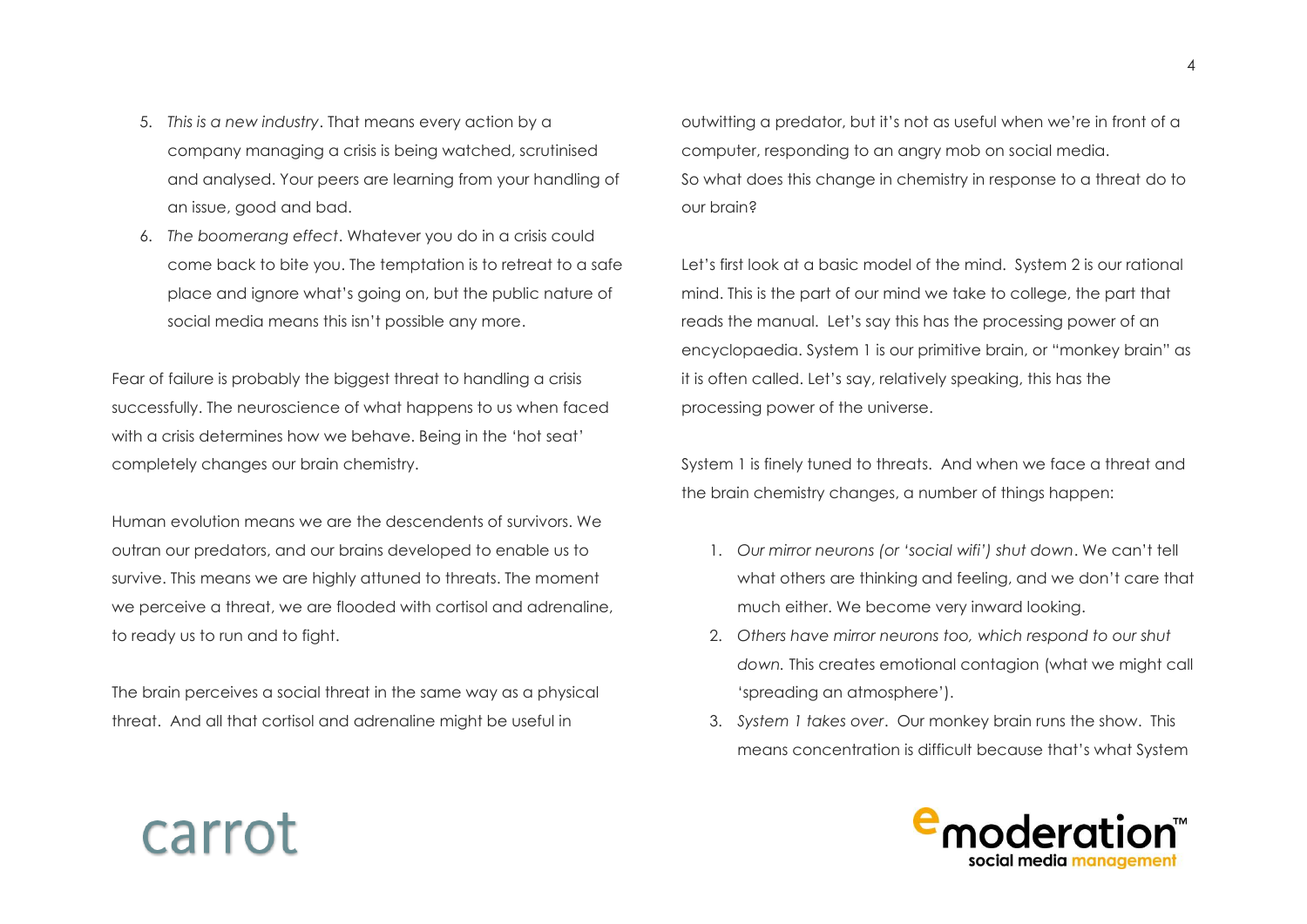2 controls. For example, reading a manual is not what we want to do. We want to react on instinct.

4. *System 1 focuses on the short term*, not the long-term implications of our actions. We will do almost anything for short-term survival in this situation (remember this is what our brain chemistry is telling System 1: survive now, at all cost). Short-term benefits taste particularly sweet in this state and might even be the only options we can see. This isn't the best option in a crisis; rational, long-term thought is required; there are real long-term consequences of our actions.

During a crisis, we need to be calm, have clarity of vision, and be creative in our problem solving. In a threat response brain chemistry situation, this is going to be challenging. This is the crux of why, neuro-scientifically speaking, an experiential, realistic simulation learning and training model is our best chance of success. It is the same reason why flight simulators, space shuttle simulators and battle simulation exercises exist.

The key is to reduce the perception of likelihood of failure and thus the perceived threat. We do this by:

carrot

1. *Associative learning*. This is the most powerful way to create lasting learning that will endure in whatever circumstances

and brain chemistry. The combination of learning plus emotion means there is a kind of 'epigenetic lock' to the learning. It's said that everyone remembers where they were when Kennedy was shot, or when we learned Princess Diana died. These details become unforgettable: the emotion locks them in. This is what we do with experiential learning.

- 2. *Rehearsal*. Neuroplasticity is the ability of the brain to create enduring connections when we physically rehearse certain steps or processes. This means that if we practice something, we can programme our brains not to forget it. If we stall a stick shift car, we 'automatically' put it right despite often being in a highly stressful situation at the wheel of a stalled car. This is why pilots train for crash landings using a simulator.
- 3. *Building team confidence*. Working together as a team is vital: not only must you have confidence in yourself but also confidence in others. Rehearsing a situation as a team develops confidence through the whole team. This is most obvious in the armed forces and emergency services. Unit cohesion matters.

**anxiety = awfulness x probability / rescue x coping**

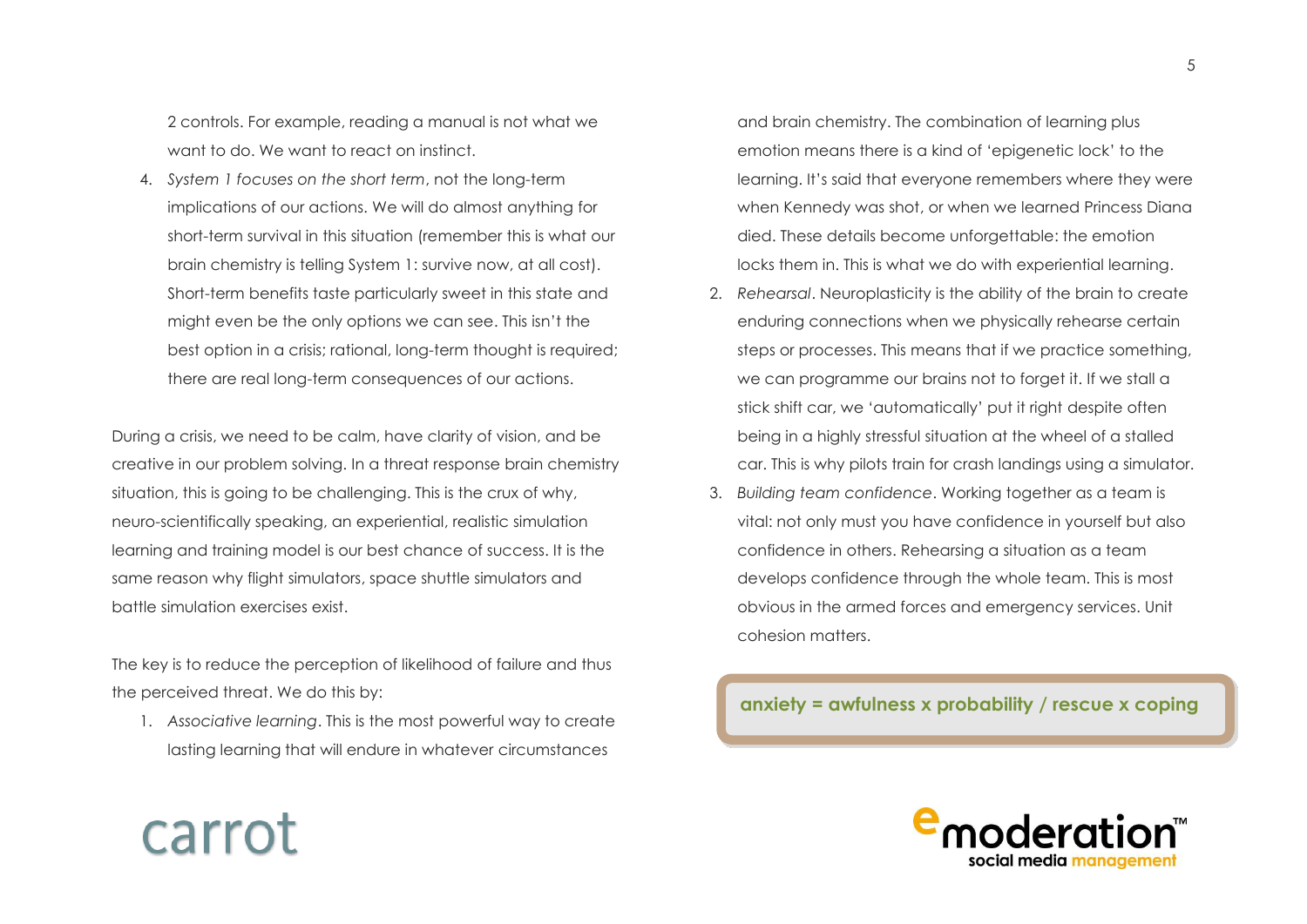What we are building in a crisis rehearsal is resilience. The confidence to know that you will cope, that your team will cope, that you can do this and that you know how to do this.

The release of anxiety lets you respond to a situation calmly, with courage, and with the confidence to take controlled risks.

# Effective preparation

carrot

**The best way to manage a social media crisis is to plan to avoid it in the first place.** Good scenario planning – working out what kinds of crises you're likely to face – and rehearsal really help you when the real thing happens. There's another advantage of scenario planning, too – you might just spot a way to avoid the crisis completely by taking business action. Broadly speaking, crises can be divided into two categories: those you can't avoid; and those you can, through monitoring what your customers are saying about you, what the problems are you might face, and what the business action is you can take to turn a negative situation into a positive.

**Monitoring and social listening tools** will also help you filter out the information you need to know about from the background chatter. The beauty of social media is its visibility: it is possible to listen to what

people are saying about you in real-time, and take positive action to prevent, or limit, damage. Some companies (like PepsiCo's Gatorade and Dell) have gone as far as to set up a physical mission control room to monitor real-time tweets, blogs and sentiment to allow them to engage with consumers in real time. For others, a combination of listening tools and humans will provide insight to what people are saying about you, and what issues you need to address.

**Building your crisis team to include social media.** Most big brands will have a crisis management team in place. But social media must be an intrinsic part of this team, not a 'bolt-on' afterthought. It should include anyone that you're likely to need during the crisis, including legal (for quick sign-off) and tech support. It should have a clear leader, and usually, it will include representatives from:

- PR and reputation management
- Customer service
- Marketing
- **Legal**
- Tech support
- Social media and social listening
- Community management

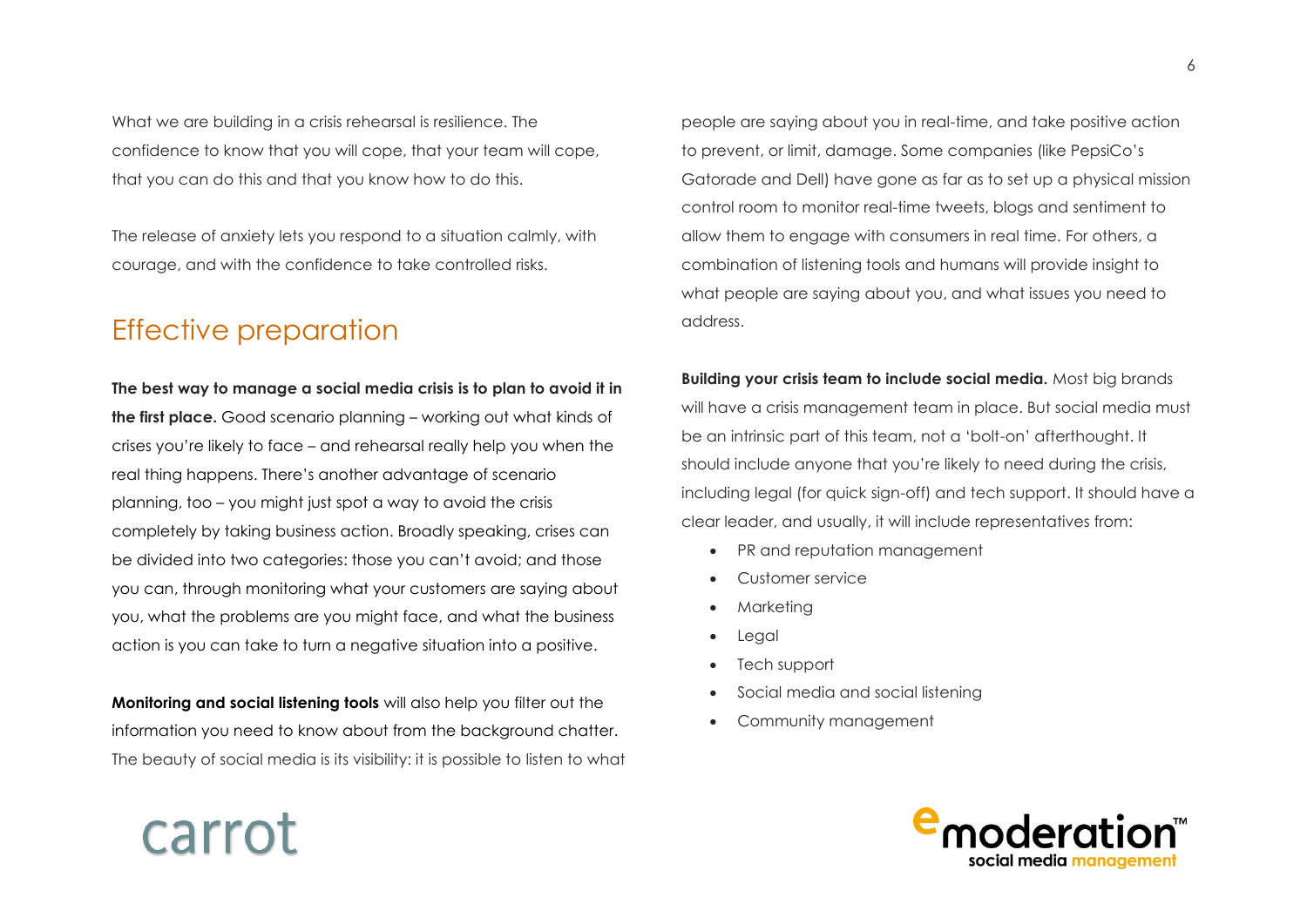Ensure that social media is fully integrated to all your existing crisis plans, and that the crisis team includes social media crisis handlers (such as trained community managers and social media communicators).

**Get the practical things in place***.* Have a list of who you can call on in an emergency, in whatever time zone you need them. Make sure you know the password to your blog, Facebook and Twitter accounts – it sounds obvious, but the best laid plans fall apart if the only person who has access to your social media accounts is unreachable, or worse – holding the accounts hostage.

# Planning your response

The first question to ask is: what does a social media crisis look like? When we talk about a social media crisis, we mean a crisis that has the potential for a real impact on your business. The severity of crisis will determine your response level. Agree in advance what constitutes a serious issue and needs a clearly defined escalation path (including to the police or relevant authority in the case of criminal activity or abuse).

Crises are likely to fall into one of four groups:

- 1. *A serious event that's happening in the real world and unfolding over social media,* for example reported by 'citizen journalists'. This could be a life or death situation, or a real emergency.
- 2. *A protest instigated by an activist group to bring about a specific result*, such as Greenpeace's social media campaign to organise local protest against supermarket chain, Waitrose, to put pressure on the firm to end its partnership with Shell (it didn't take long for Waitrose to [abandon](http://www.greenpeace.org.uk/blog/climate/you-did-it-waitrose-put-shell-relationship-ice-20121212) the relationship and support Greenpeace's stance on artic drilling).
- 3. *Human error, or a rogue employee*. An employee at UK music store, HMV, [live-tweeted the firing of 60 staff](http://www.thedrum.com/opinion/2013/02/01/hmv-twitter-hijack-it-s-hard-believe-there-are-still-social-media-lessons-be) in February 2013, even offering (unheeded) advice to the head of marketing on how to change the passwords to social media accounts. Less serious examples of this might be accidentally tweeting from the wrong account, or an unfortunate typo.
- 4. *A social media hack*, such as that suffered by the [Associated Press](http://www.bbc.co.uk/news/world-us-canada-21508660) in April 2013, when a group claiming to be the 'Syrian Electronic Army' tweeted from AP's account that the White House had come under attack.

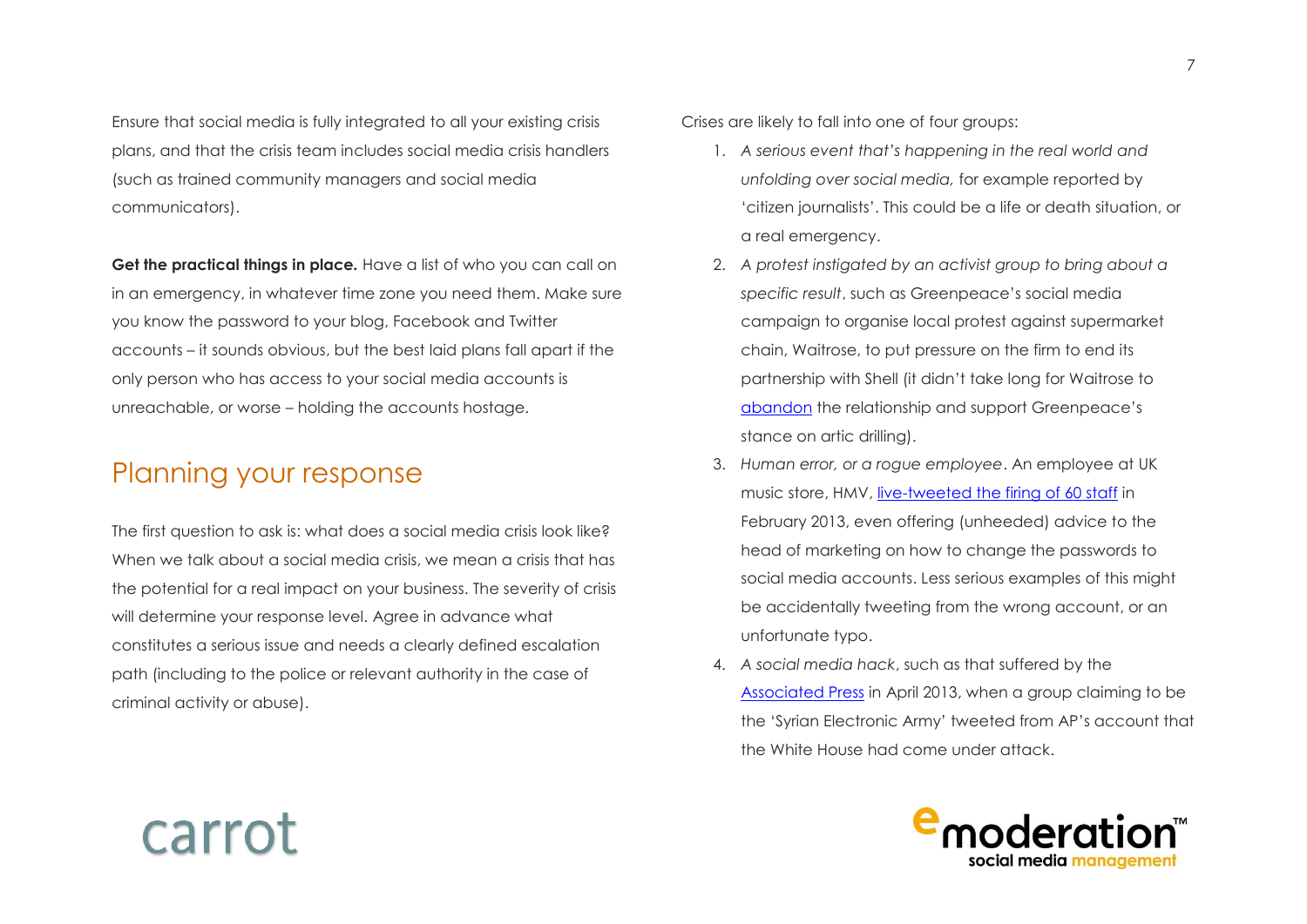# Communicating through the crisis

*Managing your reputation.* The reputation you have when you go into a crisis will be the one that sees you through it. If you do nothing to manage your reputation during the good times, then you'll have no goodwill to carry you through the bad times. People who trust you already are more likely to support you, and defend you from detractors. Stash goodwill to see you through any difficult patches. The stronger the voice you have in social media (and in your own online communities, blogs and forums), the better your relationships will be with customers. It is your loyal customers who have a relationship with you who are most likely to defend you.

## **The reputation with which you enter a crisis is the one that will see you through the crisis**

*Understand what can be solved by clear communication, and what can't.* If a brand is abusing human rights in Bangladesh, no amount of positive PR will help. Be prepared to take some serious business decisions, quickly. For this reason, involve your most senior people early on – it'll get those decisions made more quickly. In May 2013,

carrot

British retailer Marks and Spencer managed to avoid serious reputational damage after the Rana Plaza factory collapse in Bangladesh when it became one of the brands signing up to an international agreement [to improve safety conditions](http://www.independent.co.uk/news/world/asia/bangladesh-factory-collapse-gap-refuses-to-back-safety-deal-8615599.html) in garment factories. The apparent reluctance by other companies – notably Gap and Wal-Mart - to sign resulted in negative press coverage across the board.

Once you've agreed on what action to take, agree your public response, and – importantly – the tone of voice you'll use within your communities. Make sure it's consistent across all your audiences and channels. Assume that what you say on Twitter will reach the same people as your press statement, or your customer service announcement. Your emailed statements will be posted by interested parties onto Facebook. News media will source interviews from social media. Communications channels can no longer be viewed in silos.

You can't control how a story spreads on social media. In these days of Twitter, mobile phone video uploads and consumers tapping into their online networks, **word of mouth spreads like wildfire**. Every citizen with a smartphone is a reporter. In May 2013, a [BA flight](http://news.sky.com/story/1097869/ba-flight-fire-engine-doors-left-unlatched) made an emergency landing at Heathrow. The covers of

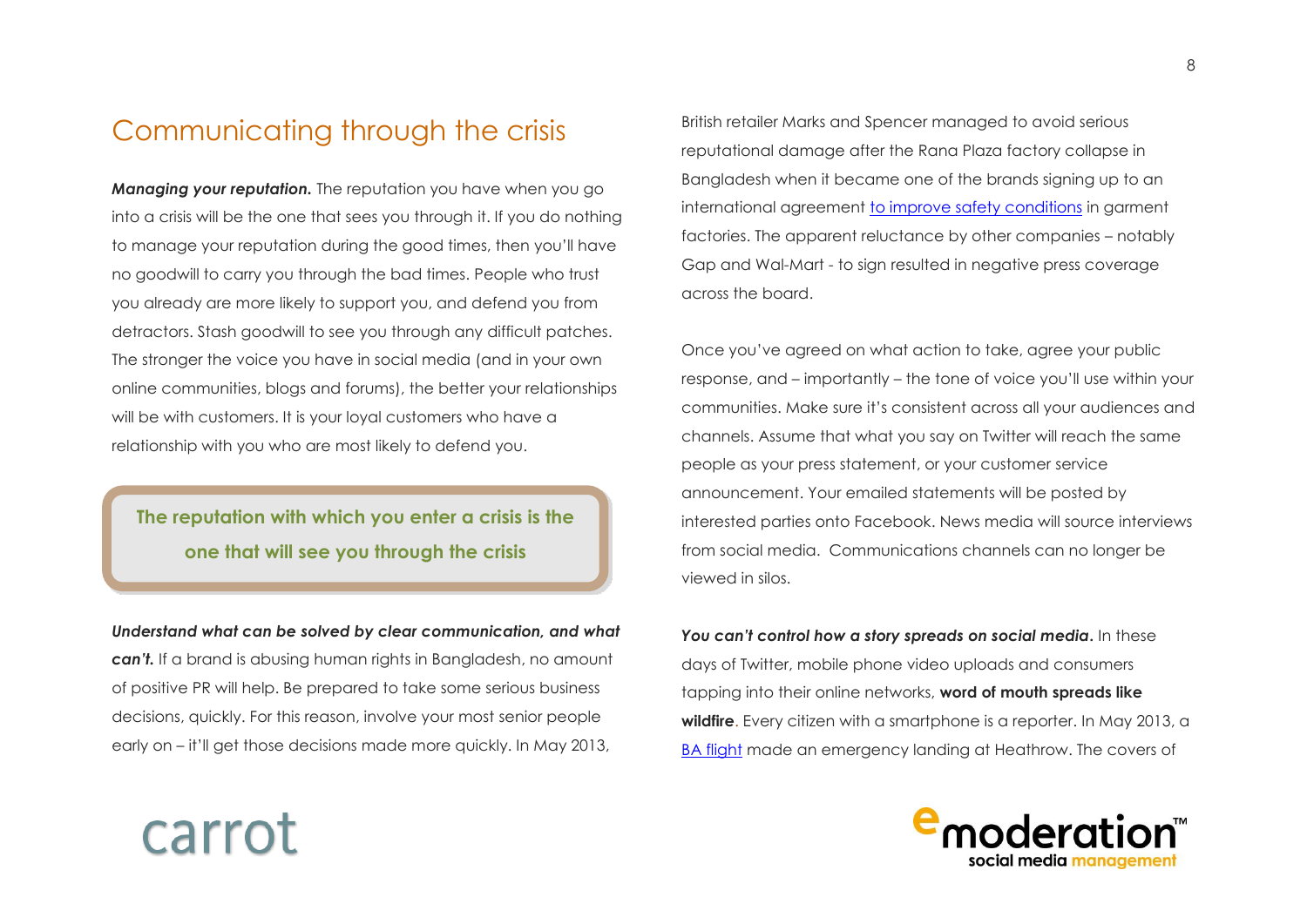the engines had popped open in flight. Before the aircraft even landed, a passenger had Tweeted a photo of the engines. Within minutes of landing, amateur video appeared on news channels – someone had filmed the smoking plane as it flew over their street.

*What you can control, to some extent, is what your employees post* 

*on social media about you.* Have a clear social media policy in place, and be clear about what is and what isn't acceptable if that employee is publicly associated with your company, and the repercussions of breaking the policy. (Of course, if your employees are loyal to you, this will be a lot easier to manage. Disgruntled employees won't be nearly so co-operative.)

#### *Social media hydra: censorship doesn't make an issue go away.*

Some of the biggest brands in the world have assumed they can control social media by censoring any views they don't like. It's simply not possible – in the way that trying to stop people talking in the pub isn't possible. Of course, you need to moderate your social media channels for illegal activity, copyright infringement, swearing, abuse or inappropriate content. But if you censor your channels – removing user-generated content that criticises you, for example – you'll antagonise your followers and appear heavy-handed. It certainly won't win you any of that goodwill to carry you through

carrot

the crisis. And as Greenpeace memorably demonstrated with its [Sinar Mars campaign against Nestle,](http://www.cnn.com/2010/WORLD/asiapcf/03/19/indonesia.rainforests.orangutan.nestle/index.html) taking content down from one channel doesn't stop it springing up on another one.

*Know when it's best to walk away.* Sometimes, not responding is the best way forward. If the issue is a matter of, for example, safety or abuse, then of course you must act immediately, and be seen to act. But what if the issue isn't this serious? It's very easy to create your own firestorm by jumping in to a social media community and escalating an issue that, if left alone, would fade out by itself. Check the facts before you jump in. If a customer has complained about a product, check whether that complaint is right before you start apologising and offering a refund, which could open the floodgates. Don't over-react. Not every issue you encounter is a crisis in the making. Be too defensive and you could make the situation much worse, or even create a negative situation out of [nothing.](http://www.tnooz.com/2012/10/17/news/lowcostholidays-scores-a-social-media-coup-while-thomas-cook-scrambles-to-respond/)

**Every brand should define what its crises might look like, and prepare to manage them if the worst should happen**

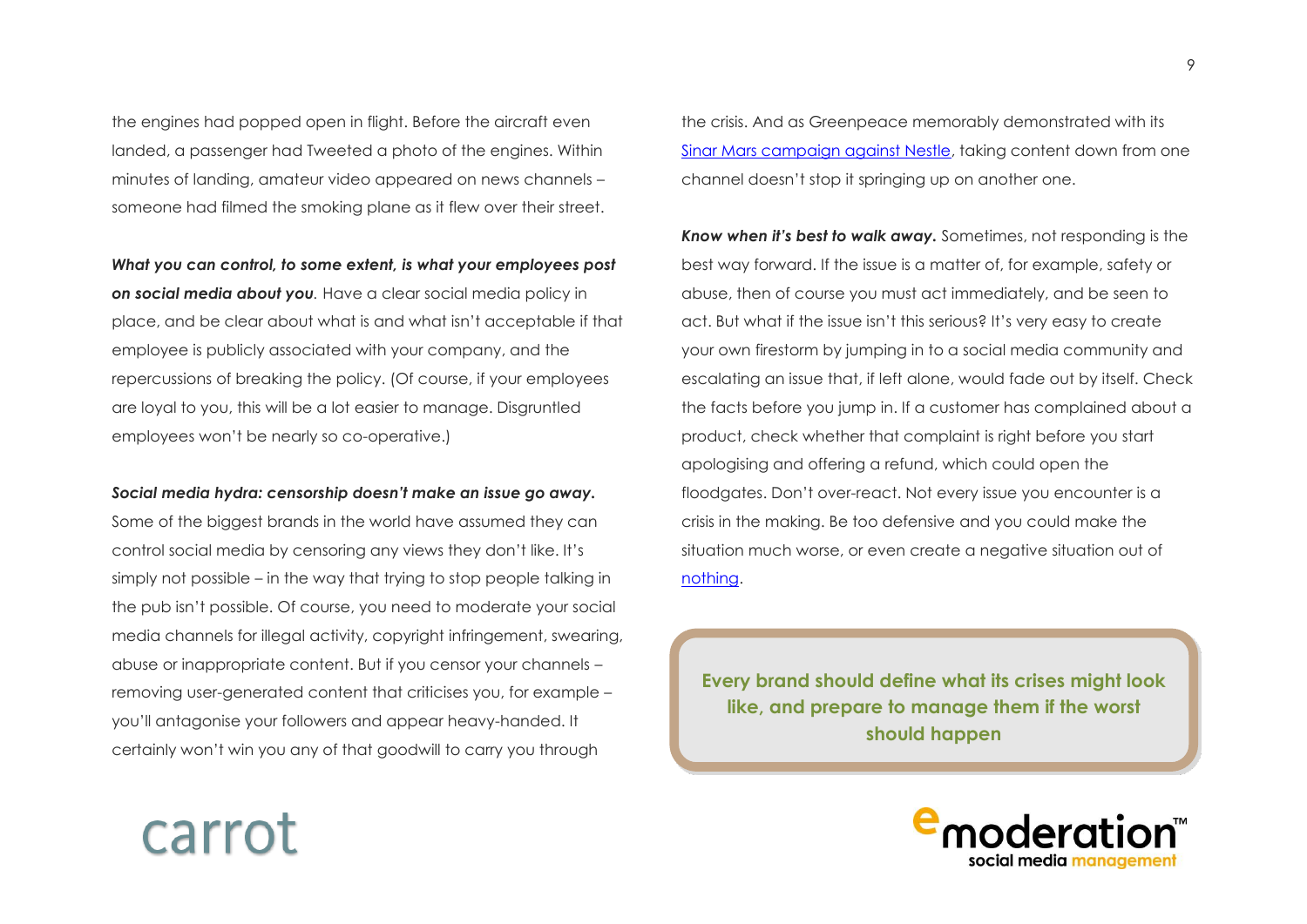*During a crisis, every move you make will be scrutinised.* Involve all your communications channels, including – importantly – search. A widely covered issue will show up in search results for a disproportionately long time after the event – make sure you involve your search agency in your communications plan, so that you can take positive action to neutralise negative coverage on search engines.

*Your voice on your social channels should stay true and authentic throughout the crisis*. Your community managers, PR team or social media mangers should already be authorised to make quick decisions and take action where necessary to restore trust.

*Monitor the crisis closely.* Throughout the crisis, monitor how it is playing out over social media, and keep in close touch with your monitoring team. If something changes, be prepared to respond

quickly, and make sure all the parties involved in the crisis team are informed and up to date.

*Make sure your tone of voice is appropriate to the issue you're* 

*addressing*. O2, during its service outages in 2012, used humour to [diffuse tension](http://www.wired.co.uk/news/archive/2012-07/17/o2-outage-social-media-masterclass) within its communities (and to respond to abusive messages from users), but was careful only to do so where it was absolutely appropriate. It received widespread praise for the way it handled the issue.

In April 2013 UK cinema chain, Cineworld received a mixed response for its [public Twitter spat](https://twitter.com/cineworld/status/326734056131805184) with a customer. Antagonising the people that can make your life harder isn't a great idea, but showing some personality can be a good thing.

Above all, stay true to your brand.



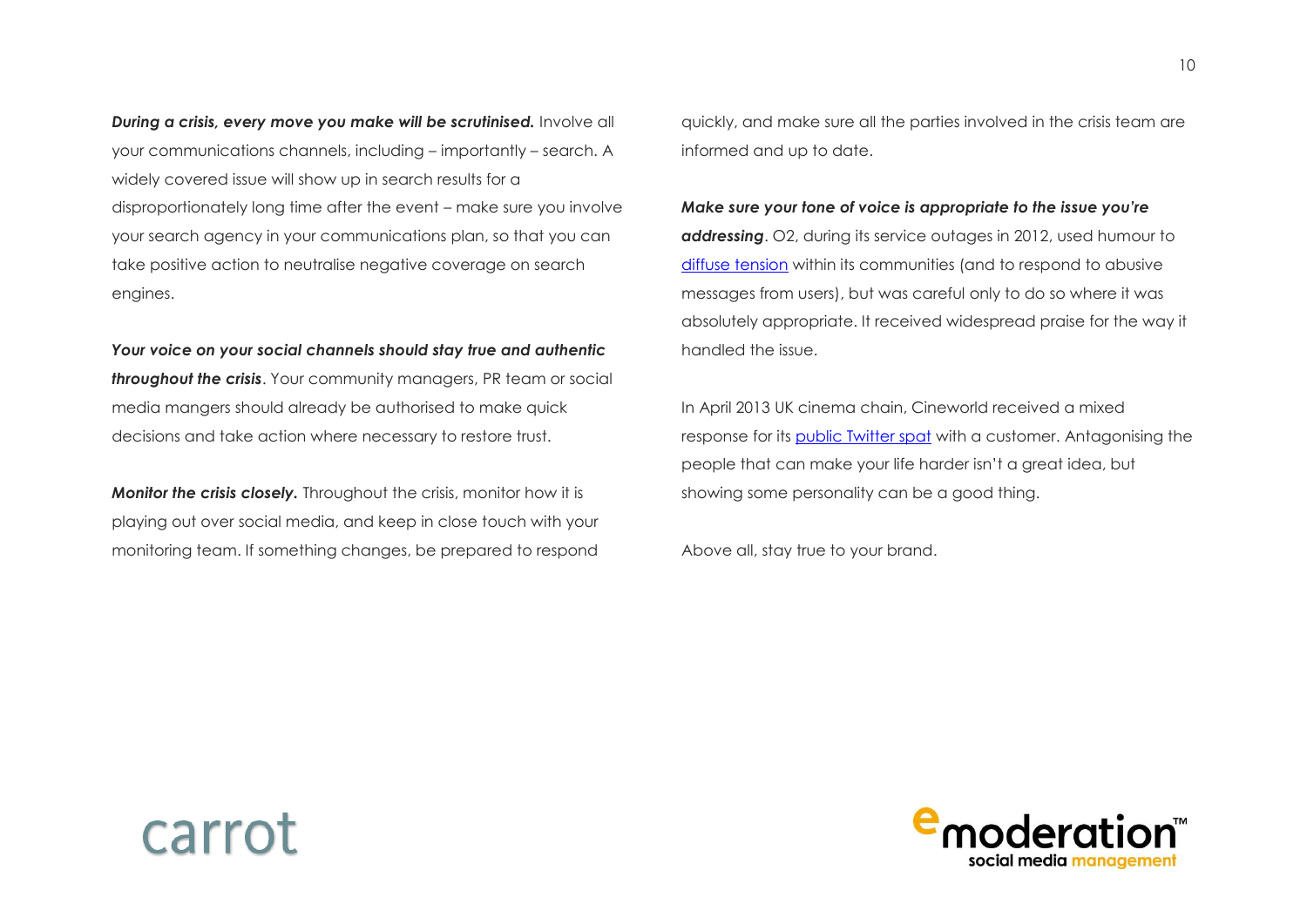## A crisis checklist

### Preparing for a crisis

- $\checkmark$  Monitor what's being said about you in all channels, and listen for anything that might spark a crisis
- $\checkmark$  Do the groundwork before the crisis breaks. Have some goodwill 'banked'
- $\checkmark$  Define what a crisis looks like, and plan for every eventuality
- $\checkmark$  Have a social media policy in place for all employees and agencies
- $\checkmark$  Build your crisis team to include senior decision makers through the business
- $\checkmark$  Involve your agencies in the crisis plan
- $\checkmark$  Include search as an important part of the communications mix
- $\checkmark$  Be clear about what can and what can't be solved by PR
- $\checkmark$  Involve your employees in the process you don't want them breaking the crisis for you.
- $\checkmark$  Be in the social media space already (and be able to access your accounts)
- $\checkmark$  Rehearse: hold as full a simulation as you can

carrot

#### Managing the crisis

- $\checkmark$  Be prepared to take business action if necessary. Communications can't solve a business issue.
- $\checkmark$  Remember: you can't control social media. But you can control how you respond in social media
- $\checkmark$  Agree your response and communicate it consistently
- $\checkmark$  Authorise your community managers to act on your behalf
- Don't create your own firestorm. Don't address an issue in a community where no-one knew there was an issue to start with
- $\checkmark$  Keep crisis team contact numbers accessible and updated
- $\checkmark$  Notify and involve all your third party agencies
- $\checkmark$  Have a pre-defined escalation path for serious incidents (and use it)
- $\checkmark$  Keep in close contact with your monitoring team
- $\checkmark$  Keep the tone of voice appropriate to the issue; and keep it true to your company values